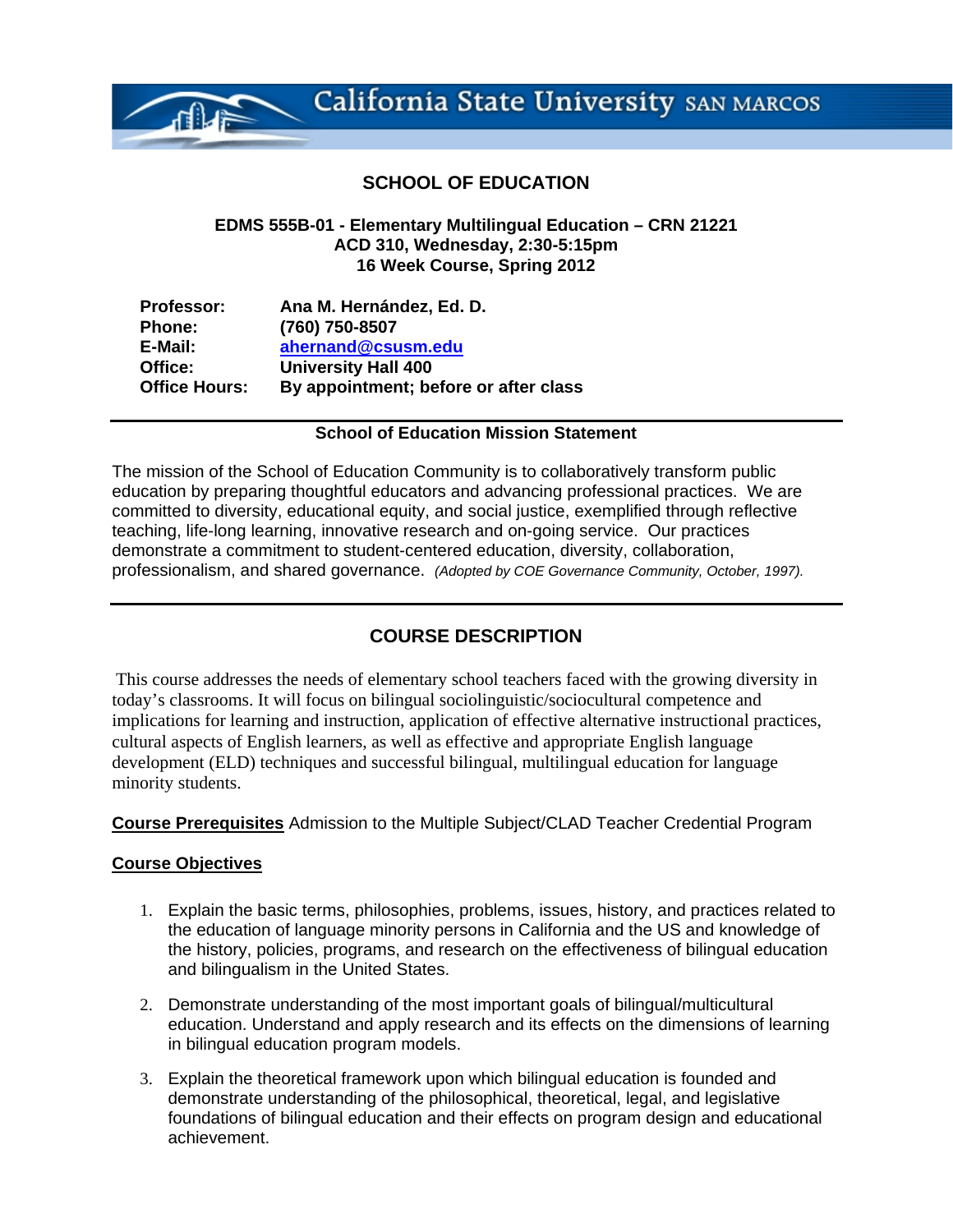- 4. Demonstrate understanding of existing student identification, assessment, and language re-designation requirements for the state of California.
- 5. Explain the connections between bilingual education, English as a second language, and SDAIE, SDAIS/CALLA methodologies. Apply knowledge of the research on the cognitive effects of bilingualism and biliteracy as developmental processes in instructional practice
- 6. Demonstrate understanding of models of multicultural intercultural education and their implications for curriculum, instruction, and educational policy. Become cognizant of the fact that students' motivation, participation, and achievement are influenced by an intercultural classroom climate and school community.
- 7. Gain knowledge and understanding pertaining to similarities and differences between, contributions of, exchanges between, and varying perspectives of the populations referenced in *the Non- Discrimination Policy of the State of California*
- 8. Demonstrate knowledge of the transferability between primary and target language with the understanding that the level of transferability is affected by the level of compatibility and may vary among languages.
- 9. Promote authentic parental participation that includes learning about school systems, assuming leadership roles and affecting policy and understanding of the family as a primary language and cultural resource.

## **Unique Course Requirements (optional)**

Teacher candidates will be required to observe specific strategies for ELD / SDAIE instruction in a classroom setting at a local school with students who are English Learners. Details for observation will be provided by instructor.

#### **Required Texts**

Echevarria, J., Vogt, M., and Short, D. (2008). *Making Content Comprehensible for English*  Language Learners: The SIOP Model, 3<sup>rd</sup> Edition. Boston, MA: Allyn and Bacon.

English-Language Development Standards for California Public Schools K-12. You can download the ELD standards from the CDE website (www.cde.ca.gov).

Moodle – Assigned articles and other related information

TaskStream Account to upload your TPAs

**Recommended Text:** Echevarria, J., Vogt, M., and Short, D. (2008). *99 Ideas and Activities for Teaching English Learners with The SIOP Model*. Boston, MA: Allyn and Bacon.

#### **Authorization to Teach English Learners**

This credential program has been specifically designed to prepare teachers for the diversity of languages often encountered in California public school classrooms. The authorization to teach English learners is met through the infusion of content and experiences within the credential program, as well as additional coursework. Students successfully completing this program receive a credential with authorization to teach English learners. *(Approved by CCTC in SB 2042 Program Standards, August 02)*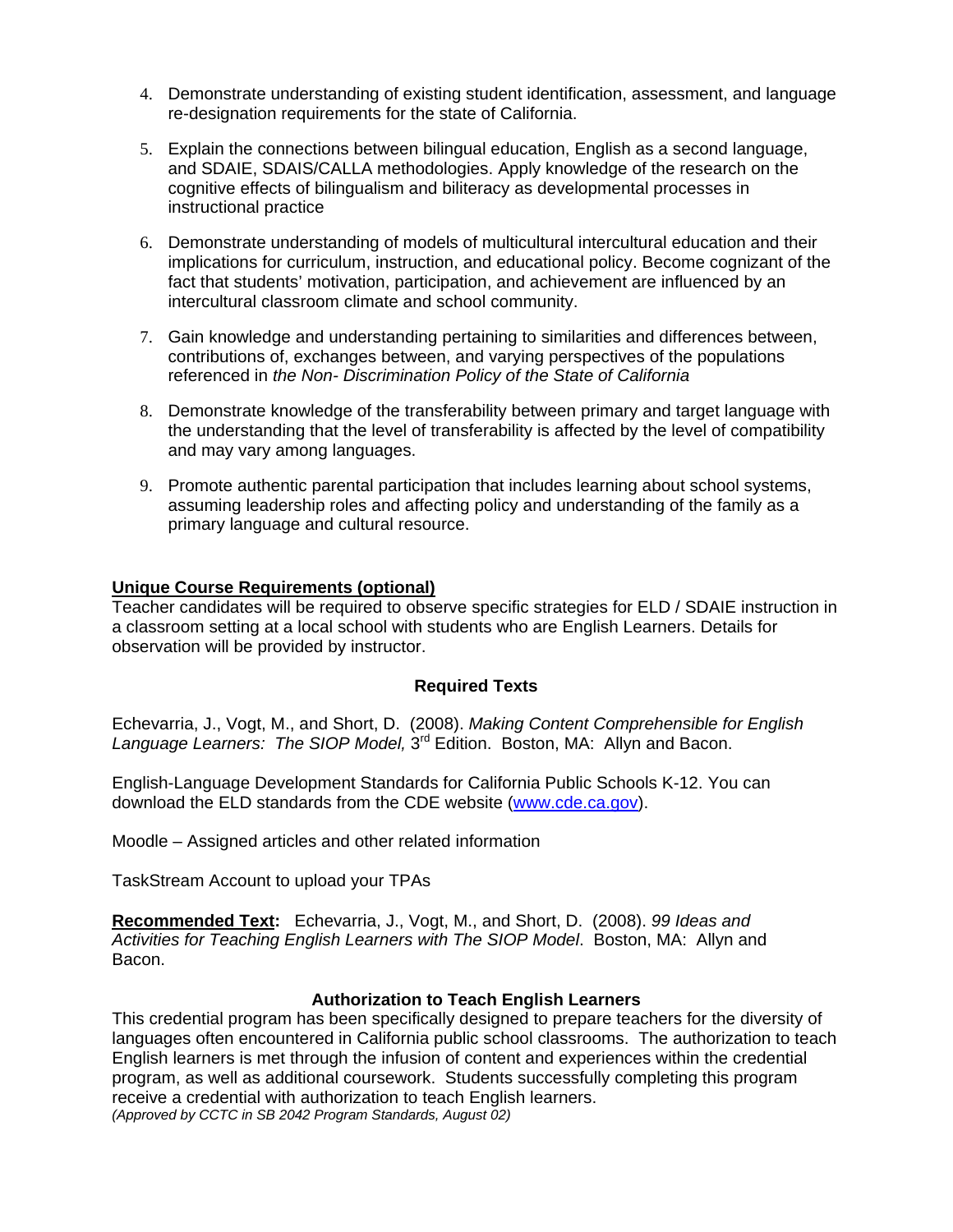# **STUDENT LEARNING OUTCOMES**

# **Teacher Performance Expectation (TPE) Competencies**

The course objectives, assignments, and assessments have been aligned with the CTC standards for the Multiple and Single Subject(s) Credential. This course is designed to help teachers seeking a California teaching credential to develop the skills, knowledge, and attitudes necessary to assist schools and district in implementing effective programs for all students. The successful candidate will be able to merge theory and practice in order to realize a comprehensive and extensive educational program for all students. You will be required to formally address the following TPEs in this course:

# **TPE 15**: **Social Justice and Equity**

- Valuing socially equitable teaching, learning, and schooling in a variety of organizational settings
- Incorporating pluralism and divergent perspectives on educating diverse students
- Democratizing public education to achieve social justice and equity

# **California Teacher Performance Assessment (CalTPA)**

Beginning July 1, 2008 all California credential candidates must successfully complete a stateapproved system of teacher performance assessment (TPA), to be embedded in the credential program of preparation. At CSUSM this assessment system is called the CalTPA or the TPA for short.

To assist your successful completion of the TPA, a series of informational seminars are offered over the course of the program. TPA related questions and logistical concerns are to be addressed during the seminars. Your attendance to TPA seminars will greatly contribute to your success on the assessment.

Additionally, SoE classes use common pedagogical language, lesson plans (lesson designs), and unit plans (unit designs) in order to support and ensure your success on the TPA and more importantly in your credential program.

The CalTPA Candidate Handbook, TPA seminar schedule, and other TPA support materials can be found on the SoE website:

http://www.csusm.edu/education/CalTPA/ProgramMaterialsTPA.html

# **School of Education Attendance Policy**

 instructor as soon as possible. *(Adopted by the COE Governance Community, December, 1997).* Due to the dynamic and interactive nature of courses in the School of Education, all students are expected to attend all classes and participate actively. At a minimum, students must attend more than 80% of class time, or s/he may not receive a passing grade for the course at the discretion of the instructor. Individual instructors may adopt more stringent attendance requirements. Should the student have extenuating circumstances, s/he should contact the

For this course: Students missing more than one class session cannot earn an A or A-. Students missing more than two class sessions cannot earn a B or B+. Be cognizant of punctuality, since arriving late or leaving early by more than 20 minutes counts as an absence. Illness and emergencies are considered on a case-by-case basis. However, notifying the instructor does not constitute an excuse. All assignments must be turned in on due date even in case of an absence. Unless extraordinary circumstances are made known, this is not negotiable.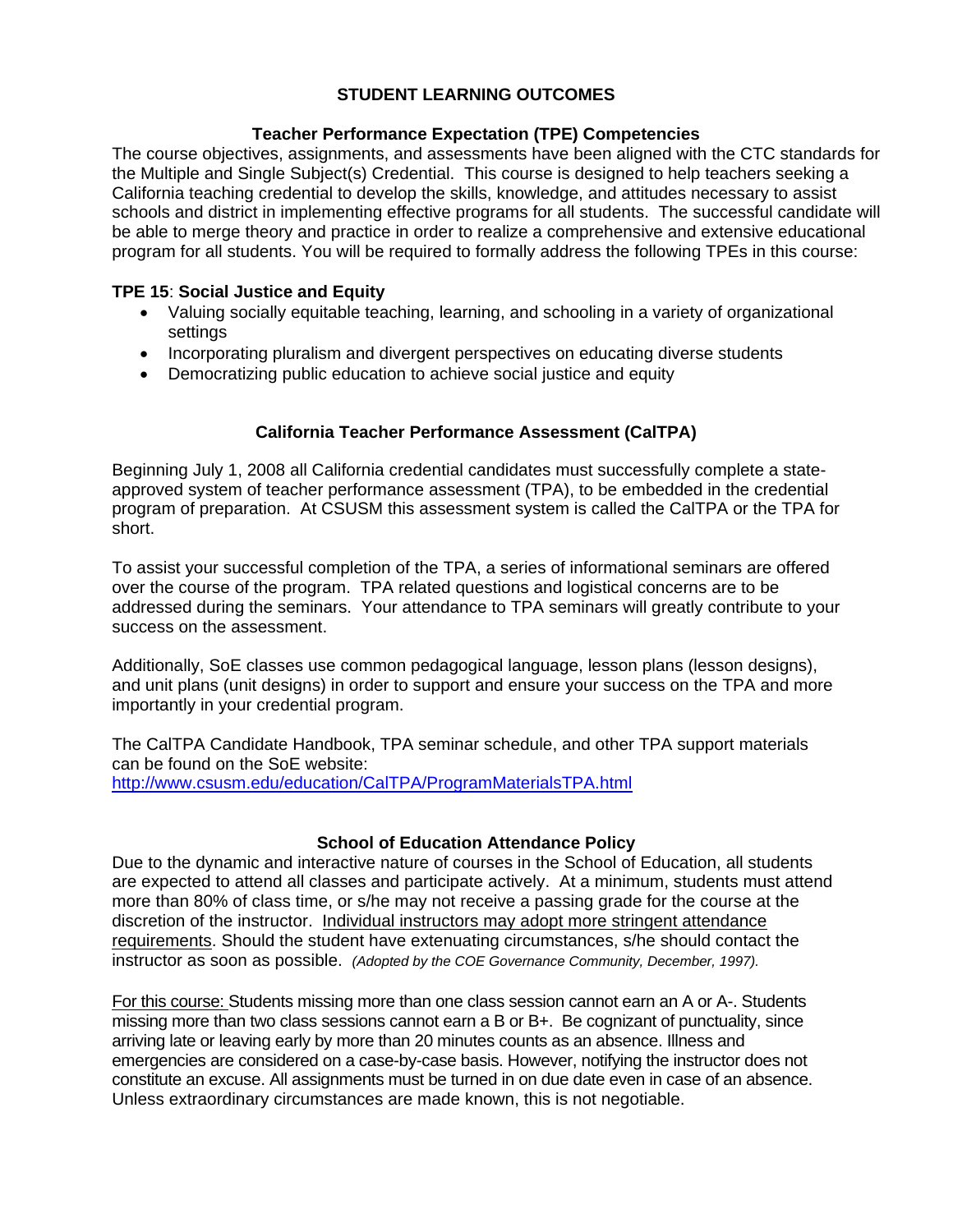## **Students with Disabilities Requiring Reasonable Accommodations**

Students with disabilities who require reasonable accommodations must be approved for services by providing appropriate and recent documentation to the Office of Disable Student Services (DSS). This office is located in Craven Hall 4300, and can be contacted by phone at (760) 750-4905, or TTY (760) 750-4909. Students authorized by DSS to receive reasonable accommodations should meet with their instructor during office hours or, in order to ensure confidentiality, in a more private setting.

#### **All University Writing Requirement**

Writing requirements for this class will be met as described in the assignments. Every course at the university, including this one, must have a writing requirement of at least 2500 words.

## **CSUSM Academic Honesty Policy**

"Students will be expected to adhere to standards of academic honesty and integrity, as outlined in the Student Academic Honesty Policy. All written work and oral presentation assignments must be original work. All ideas/materials that are borrowed from other sources must have appropriate references to the original sources. Any quoted material should give credit to the source and be punctuated with quotation marks.

Students are responsible for honest completion of their work including examinations. There will be no tolerance for infractions. If you believe there has been an infraction by someone in the class, please bring it to the instructor's attention. The instructor reserves the right to discipline any student for academic dishonesty in accordance with the general rules and regulations of the university. Disciplinary action may include the lowering of grades and/or the assignment of a failing grade for an exam, assignment, or the class as a whole."

Incidents of Academic Dishonesty will be reported to the Dean of Students. Sanctions at the University level may include suspension or expulsion from the University.

#### **Plagiarism:**

As an educator, it is expected that each student will do his/her own work, and contribute equally to group projects and processes. Plagiarism or cheating is unacceptable under any circumstances. If you are in doubt about whether your work is paraphrased or plagiarized see the Plagiarism Prevention for Students website http://library.csusm.edu/plagiarism/index.html. If there are questions about academic honesty, please consult the University catalog.

#### **Use of Technology:**

Students are expected to demonstrate competency in the use of various forms of technology (i.e. word processing, electronic mail, Moodle, use of the Internet, and/or multimedia presentations). Specific requirements for course assignments with regard to technology are at the discretion of the instructor. Keep a digital copy of all assignments for use in your teaching portfolio. All assignments will be submitted online, and some will be submitted in hard copy as well. Details will be given in class.

# **Electronic Communication Protocol:**

Electronic correspondence is a part of your professional interactions. If you need to contact the instructor, e-mail is often the easiest way to do so. It is my intention to respond to all received e-mails in a timely manner. Please be reminded that e-mail and on-line discussions are a very specific form of communication, with their own nuances and etiquette. For instance, electronic messages sent in all upper case (or lower case) letters, major typos, or slang, often communicate more than the sender originally intended. With that said, please be mindful of all e-mail and on-line discussion messages you send to your colleagues, to faculty members in the School of Education, or to persons within the greater educational community. All electronic messages should be crafted with professionalism and care.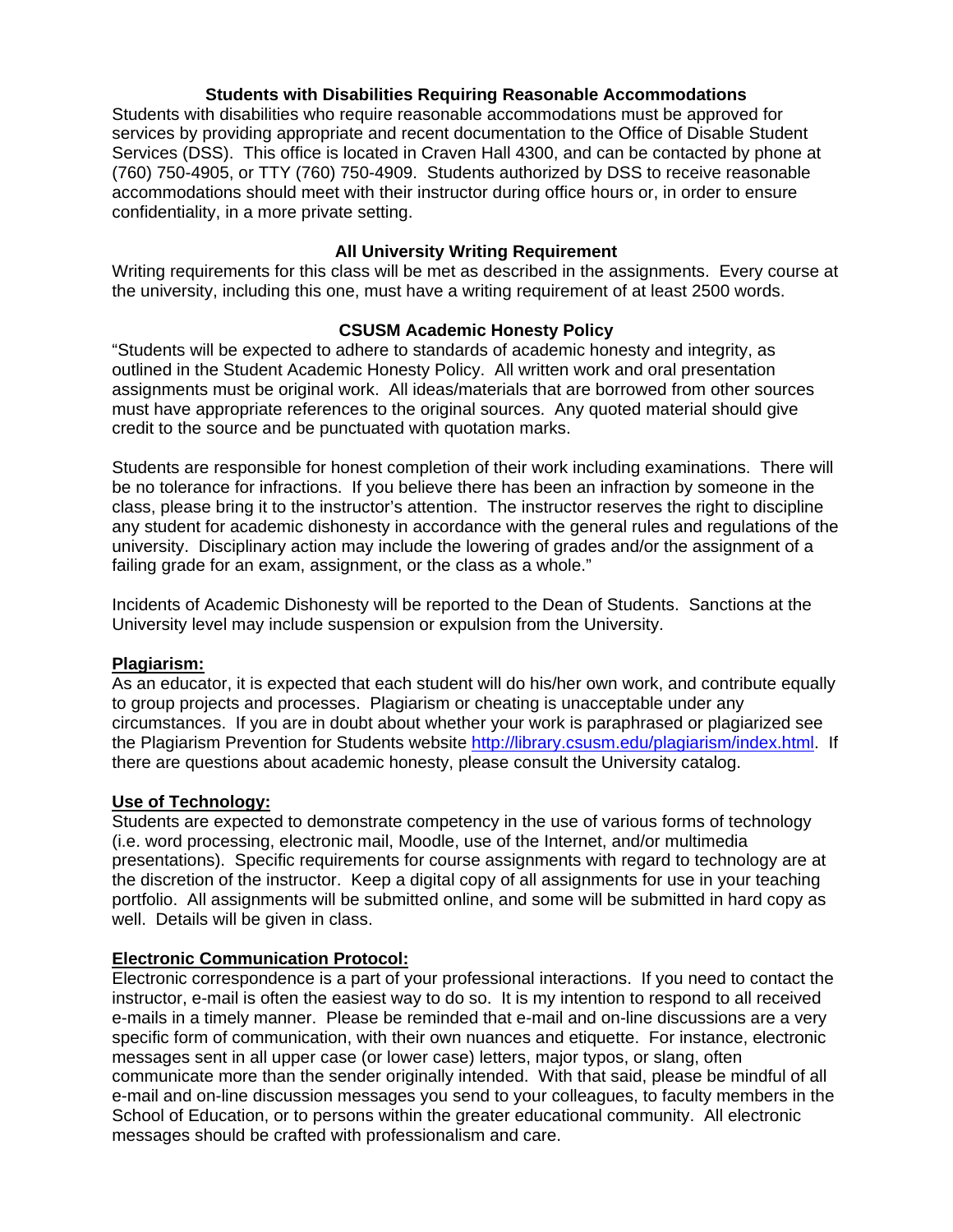Things to consider:

- Would I say in person what this electronic message specifically says?
- How could this message be misconstrued?
- Does this message represent my highest self?
- Am I sending this electronic message to avoid a face-to-face conversation?

In addition, if there is ever a concern with an electronic message sent to you, please talk with the author in person in order to correct any confusion.

#### **Course Requirements**

Teacher education is a professional preparation program. It is expected that students will come to class prepared to discuss the readings, submit required assignments, and participate in class activities. Students are expected to adhere to academic honesty and integrity, standards of dependability, confidentiality and writing achievement. Because it is important for teachers to be able to effectively communicate their ideas to students, parents, colleagues, and administrators, writing that is original, clear and error-free is a priority for the School of Education. *Note: Professor reserves the right to change, add to, or delete any material or assignment from the course.* 

|           | • Attendance, Participation, & Professional Disposition (instructor's discretion) | 10 points |
|-----------|-----------------------------------------------------------------------------------|-----------|
|           | • 3 Reading Reflections (5 points each)                                           | 15 points |
|           | • Multicultural Books Annotated Bibliography & Presentation                       | 10 points |
|           | • EL/Immigrant Interview                                                          | 15 points |
|           | • Questionnaire - Learning About Your English Learners                            | 5 points  |
|           | • ELD/SDAIE Lesson Observation & Write-up                                         | 15 points |
| $\bullet$ | Multicultural SDAIE "Unit" Plan (Critical Assessment Plan)                        | 20 points |
|           | • TPE 15 - Action Plan / Reflective Statement                                     | 10 points |
|           |                                                                                   |           |

Total 100 points

#### **Grading Standards**

All students are expected to participate in class activities and demonstrate reflective learning. It is important that students are well prepared for course sessions by completing the readings and assignments scheduled before the class meeting. Assignments should be typed and doublespaced (yes, including the reading reflections). Students who wish to revise an assignment must negotiate the requirements of the revision with the instructor. It is expected that work will be turned in on time. Please discuss individual issues with the instructor. **Points will be deducted if assignments are submitted late (10% penalty per day late; no credit will be awarded if the assignment is one week late).** 

| A    | $90 - 94$ | А-   |
|------|-----------|------|
| $B+$ | $83 - 86$ | R    |
| - B- | $77 - 79$ | $C+$ |
| - C  | $70 - 72$ | $C-$ |
|      |           |      |

## **ASSIGNMENT DESCRIPTIONS**

#### Attendance, Professional Disposition, and Class Participation **10 points**

First is the expectation that you will attend all class sessions prepared to actively participate in class activities, group and individual sharing, and discussions on various topics and assigned reading**.** Please see the guidelines for the **School of Education Attendance Policy** and the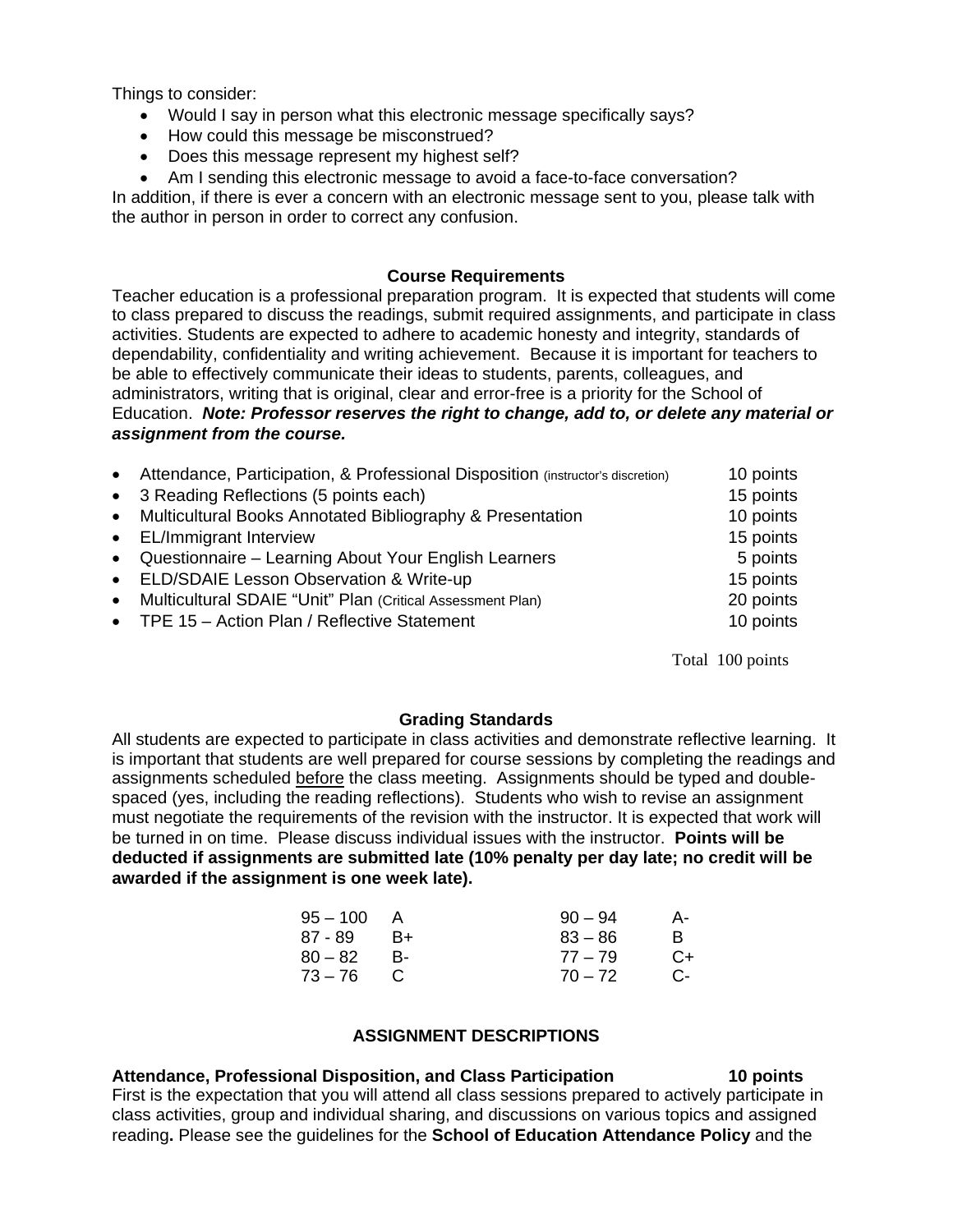attendance requirements for this course on page 3 of this syllabus. Please communicate any attendance issues directly with the instructor.

Professional, credentialed educators are evaluated on "performance of non-instructional duties and responsibilities" by their administrators. Punctuality, attendance, collaboration with colleagues, and professionalism fall under this category. Your professional disposition is related to how you conduct yourself in class and at a school site. See *Generally Accepted Attributes of Highly Effective Teachers* at end of this syllabus to fully *understand expectations for attendance, professional disposition, and class participation* as it relates to this course and your grade.

#### **Reading Reflections (5 points each) & ELD Standards 15 points Assignments Due: Feb. 1; March 7; April 11, 2012**

Reflections based on your reading assignments are due on the dates listed on your course outline. Hard copies of the 3 reading reflections will be brought to class and discussed at the beginning of the session on which they are due. **Late reflections will be marked down**. Reflections **must** include:

- of the key concepts. Length: 1-2 typed pages maximum. A written *summary and analysis* of one of the assigned readings that reflects understanding
- The reflection must include *connections* between the topics and teaching English Learners. Relate connections with specific examples from classroom observations, tutoring, volunteer work, or other personal experiences in diverse settings.

| Criteria                                      | Developing – 1 point                                                                                                                                                                                                                                                                               | Approaching – 3 points                                                                                                                                                                                                                                                             | Meets – 5 points                                                                                                                                                                                                                                                      |
|-----------------------------------------------|----------------------------------------------------------------------------------------------------------------------------------------------------------------------------------------------------------------------------------------------------------------------------------------------------|------------------------------------------------------------------------------------------------------------------------------------------------------------------------------------------------------------------------------------------------------------------------------------|-----------------------------------------------------------------------------------------------------------------------------------------------------------------------------------------------------------------------------------------------------------------------|
| TPE <sub>7</sub><br>English<br>Learners       | Candidate demonstrated none/limited<br>knowledge and application of<br>pedagogical theories, principles, and<br>instructional practices for<br>comprehensive instruction of ELs.<br>Candidate integrated none/limited<br>personal thoughts, connections, &<br>questions in achieving new insights. | Candidate demonstrated some<br>knowledge and application of<br>pedagogical theories, principles, and<br>instructional practices for<br>comprehensive instruction of ELs.<br>Candidate integrated some personal<br>thoughts, connections, & questions in<br>achieving new insights. | Candidate demonstrated knowledge and<br>application of pedagogical theories,<br>principles, and instructional practices for<br>comprehensive instruction of ELs.<br>Candidate integrated personal thoughts,<br>connections, & questions in achieving<br>new insights. |
| <b>TPE 15</b><br>Social Justice<br>and Equity | Candidate demonstrated<br>none/limited understanding on<br>valuing socially equitable teaching,<br>learning, and schooling in a variety of<br>settings. Candidate integrated<br>none/limited personal thoughts,<br>connections, & questions in achieving<br>new insights.                          | Candidate demonstrated some<br>understanding on valuing socially<br>equitable teaching, learning, and<br>schooling in a variety of settings.<br>Candidate integrated some personal<br>thoughts, connections, & questions in<br>achieving new insights.                             | Candidate demonstrated understanding<br>on valuing socially equitable teaching,<br>learning, and schooling in a variety of<br>organizational settings. Candidate<br>integrated personal thoughts,<br>connections, & questions in achieving<br>new insights.           |
| Reflection<br><b>Guidelines</b>               | Candidate followed none/limited<br>directions on how to structure and<br>submit reading reflection. Candidate<br>demonstrated none/limited<br>engagement/participation in group<br>discussions.                                                                                                    | Candidate followed some directions<br>on how to structure and submit<br>reading reflection. Candidate<br>demonstrated some<br>engagement/participation in group<br>discussions.                                                                                                    | Candidate has followed all directions on<br>how to structure and submit reading<br>reflection. Candidate demonstrated full<br>engagement & participation in group<br>discussions.                                                                                     |

# **Reading Reflections – Scoring Rubric (5 points total)**

ELD Standards Requirement

For the **3rd class session**, you will need to download and print (optional) the ELD standards to work with in class. The ELD Standards - Grades K-12 are available on the following California Department of Education website. **[PDF]** English Language Development **Standards** - Curriculum **Frameworks**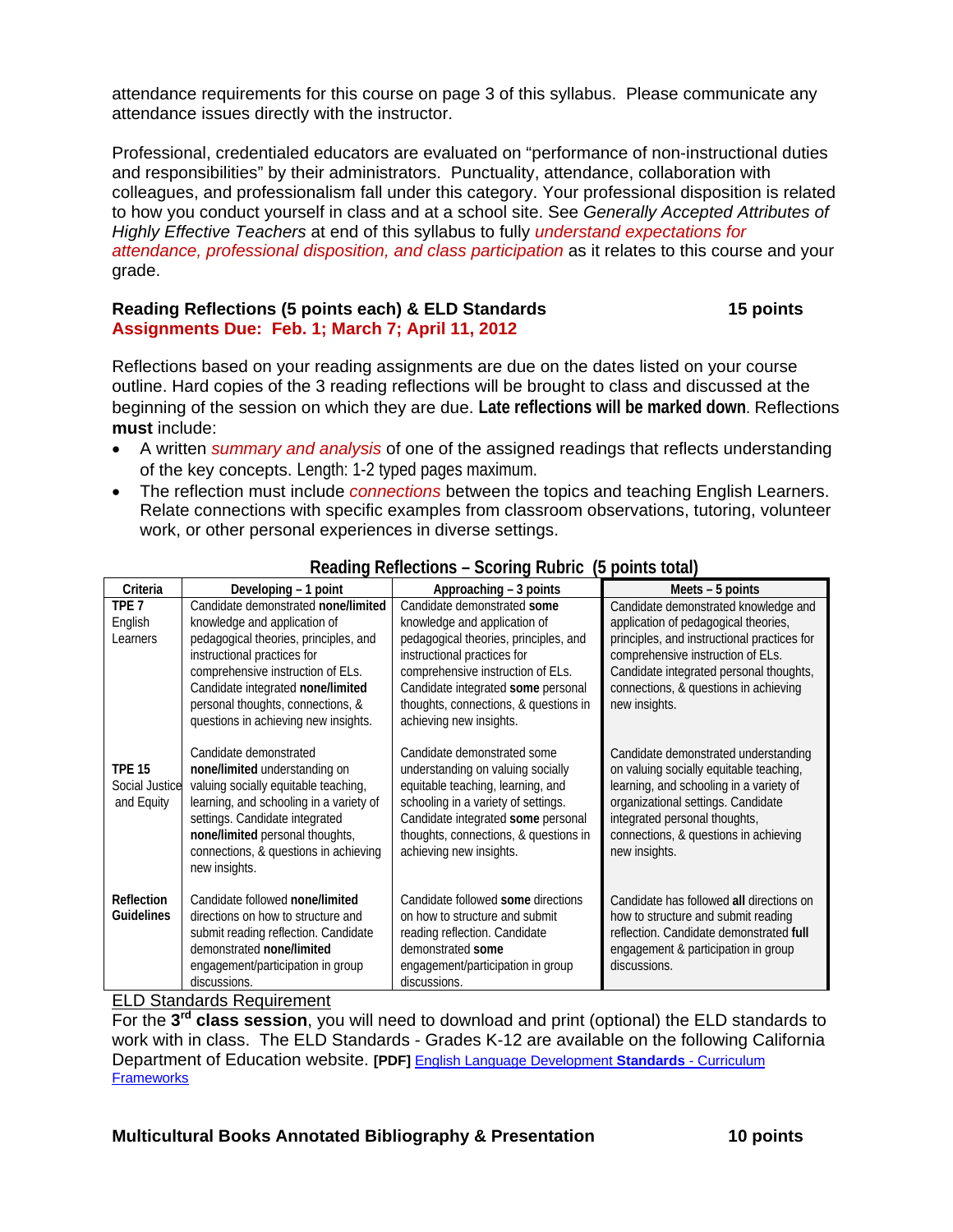# **Assignment due on Cougar Course after presentation**

Select and present 2 multicultural books that represent the heritage, culture, language or social justice issues pertaining to students in K-8 education. This culturally responsive literature is essential to reaching all students, to introduce a lesson, or augment a topic (ie., immigration, diversity, traditions, customs, family, etc.). At least one book must be bilingual. You will *write an annotated bibliography* that will be posted on Cougar Courses for your classmates to access as a resource. You will bring the books to class, *make a short presentation*, and allow classmates to view the books. Our CSUSM library has a wonderful children's library at the **Baharona** Center on the  $5<sup>th</sup>$  floor. The APA annotated bibliography should include the author, date, title, city, and publisher along with a short description of the book theme and content. Sample will be provided in class. Students will sign-up to present. Presentations will be ongoing through semester.

|                         |                                         |                                                | . <i>.</i>                               |
|-------------------------|-----------------------------------------|------------------------------------------------|------------------------------------------|
| Criteria                | Developing - 2 points                   | Approaching – 3 points                         | Meets - 5 points                         |
| TPF <sub>7</sub>        | Candidate may not know how to           | Candidate knows how to select                  | Candidate knows how to select            |
| Lesson meets            | select multicultural books grounded     | multicultural books grounded in the            | multicultural books grounded in the      |
| <b>Teaching English</b> | in the principles of critically         | principles of critically responsive literature | principles of critically responsive      |
| Learners                | responsive literature that address      | that address issues of social justice and      | literature that address issues of social |
|                         | issues of social justice and equity for | equity for diverse populations. Candidate      | justice and equity for diverse           |
|                         | diverse populations. Candidate          | followed partial directions on how to write    | populations. Candidate followed all      |
| <b>TPF 15</b>           | followed limited directions on how      | an APA annotated bibliography. At least 1      | directions on how to write an APA        |
| Lesson meets            | to write an APA annotated               | book is bilingual.                             | annotated bibliography. At least 1       |
| Social Justice and      | bibliography. Books may or may          |                                                | book is bilingual.                       |
|                         | not be bilingual.                       |                                                |                                          |
|                         |                                         |                                                |                                          |
|                         | Book presentation was limited in        | Book presentation incorporated some            | Presentation techniques enhanced         |
| <b>Presentation</b>     | techniques to make it vivid or          | techniques to make it vivid and engaging.      | book: engaging and vivid. Book           |
|                         | engaging. Book may or may not           | Book shared with class.                        | shared with class                        |
|                         | have been shared with class.            |                                                |                                          |

# **Multicultural Books Annotated Bibliography & Presentation - Scoring Rubric 10 points)**

## **Questionnaire – Learning About Your English Learners 6 5 points Assignment due on Cougar Course, Feb. 29, 2012**

The purpose of this assignment is to provide insight of the various factors that impact the success of EL students in your future classroom. This is aligned to the Teacher Performance Assessments (TPAs). In class, students will work in groups to write lists of questions to ascertain information about their English Learners in the following areas: linguistic background; academic language abilities, content knowledge, and skills; physical, social and emotional development; cultural and health considerations; and interests and aspirations. From these lists, *each student will create his/her own unique questionnaire*. This questionnaire can be administered to your future English learners. Submit questionnaire on Cougar Course for credit.

| Criteria | Developing $-2$ points            | Approaching $-3$ points                                          | $Meets - 5 points$                                       |
|----------|-----------------------------------|------------------------------------------------------------------|----------------------------------------------------------|
| Learning | Teacher candidate had             | Teacher candidate had <b>adequate</b> Teacher candidate provided |                                                          |
| About    | incomplete information to         | information to ascertain                                         | excellent information to                                 |
| English  | ascertain background of ELs.      | background of ELs. Candidate's                                   | ascertain background of ELs.                             |
| Learners | Candidate's questions briefly     | questions addressed some of the                                  | Candidate's questions <b>clearly <math>\&amp;</math></b> |
|          | address all the topics. Candidate | topics. Candidate followed some                                  | effectively addressed the topics.                        |
|          | followed few directions on how    | directions on how to structure                                   | Writing was focused and well                             |
|          | to structure and submit           | and submit questionnaire.                                        | organized. Demonstrated full                             |
|          | questionnaire. Demonstrated       | Demonstrated some engagement                                     | engagement & participation in                            |
|          | limited engagement $\&$           | & participation in class activities                              | class activities & group                                 |

#### **EL/Questionnaire - Scoring Rubric (5 points)**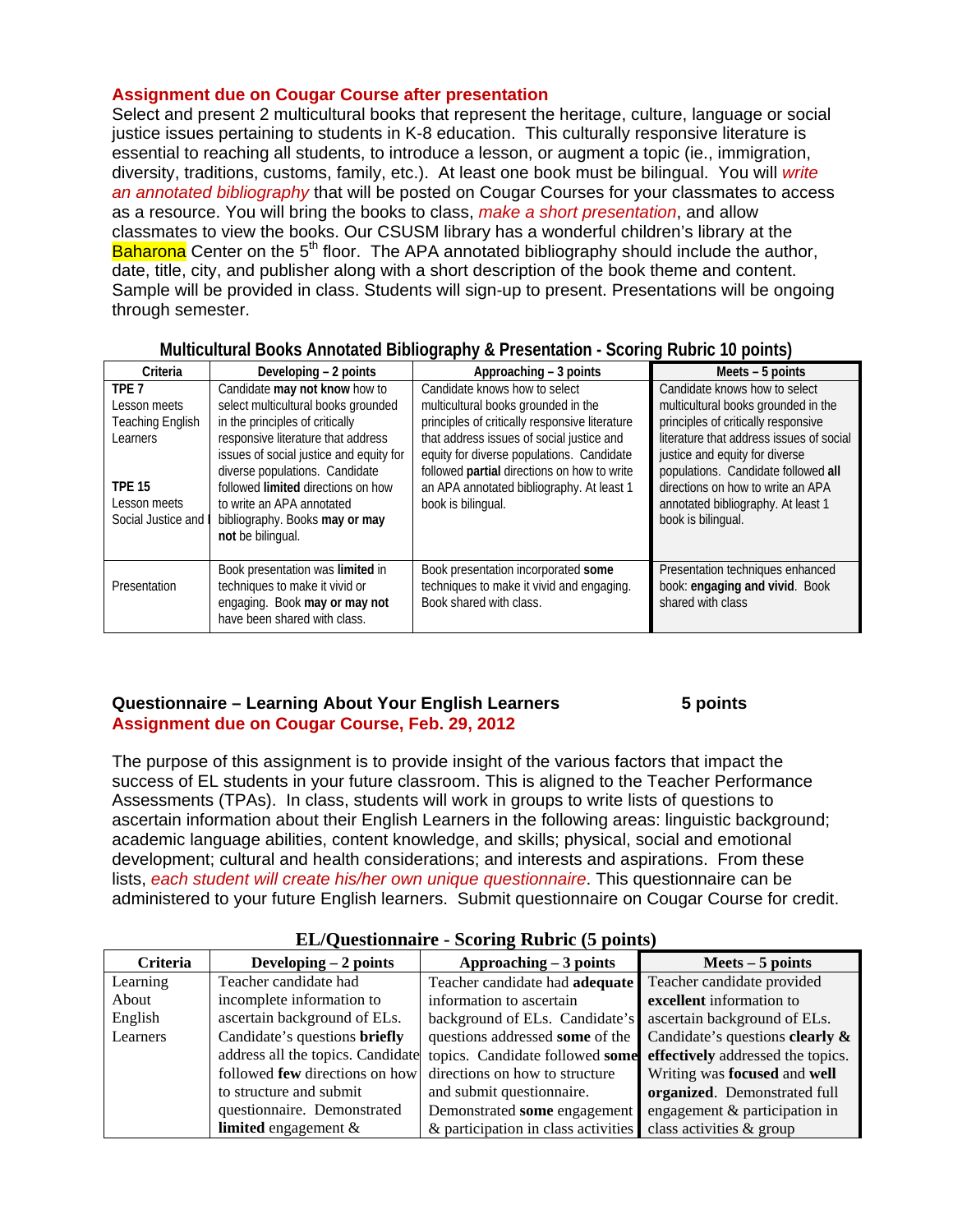| participation in class activities<br>& group discussions. | & group discussions. | discussions. |
|-----------------------------------------------------------|----------------------|--------------|
|                                                           |                      |              |

#### **EL/Immigrant Interview 15 points Assignment due March 14, 2012**

The purpose of this assignment is to better understand the life of an English Learner and/or immigrant living in our country. You will *interview and write* about an individual who has learned or is learning English as a second language. This adult person can be a fellow student, someone you know, or someone you seek out. Through the interview process, you will find out how the person has acquired or is acquiring English and any challenges and/or successes faced by immigrants as they learn a new language and culture. Guideline for the interview questions will be shared in class. Assignment hardcopy will be submitted in class; length 2-3 pages maximum.

| Criteria         | Developing $-2$ points             | Approaching - 3 points         | $Meets - 5 points$                    |
|------------------|------------------------------------|--------------------------------|---------------------------------------|
| TPE <sub>7</sub> | Teacher candidate conducted        | Teacher candidate conducted    | Teacher candidate conducted           |
|                  | interview and write up for         | interview and write up for     | interview and write up as describe in |
| Teaching         | assignment. Candidate briefly      | assignment. Candidate          | assignment directions. Candidate      |
| English          | described all the topics. Writing  | somewhat described all the     | communicated the topics clearly       |
| Language         | followed order given.              | topics. Writing followed order | and effectively. Writing was          |
| Learners         |                                    | given.                         | focused and well organized.           |
| <b>TPE 15</b>    | Candidate was <b>unaware</b> of    | Candidate was partially aware  | Candidate was able to                 |
|                  | knowledge & understanding of       | of knowledge & understanding   | demonstrate knowledge and             |
| Social Justice   | issues regarding social justice.   | of issues regarding social     | understanding of issues regarding     |
| And Equity       | Candidate integrated few           | justice. Candidate integrated  | social justice. Candidate             |
|                  | personal thoughts and insights     | some personal thoughts and     | integrated various personal           |
|                  | learned regarding the              | insights learned regarding the | thoughts and insights learned         |
|                  | experiences of ELL/Immigrants      | experiences of ELL/Immigrants  | regarding the experiences of          |
|                  | in the US.                         | in the US.                     | ELL/Immigrants in the US.             |
| Guidelines:      | Candidate followed few             | Candidate followed some        | Candidate followed all                |
| <b>SDAIE</b>     | directions on how to structure     | directions on how to structure | directions on how to structure        |
| Observation      | and submit interview. Included     | and submit interview. Included | and submit interview (referred        |
|                  | or <b>omitted</b> interview notes. | interview notes. Demonstrated  | to directions given in class).        |
|                  | Demonstrated partial               | some engagement $\&$           | Included interview notes.             |
|                  | engagement & participation in      | participation in group         | Demonstrated full engagement          |
|                  | group discussions.                 | discussions.                   | & participation in group              |
|                  |                                    |                                | discussions.                          |

# **EL/Immigrant Interview - Scoring Rubric (15 points)**

# **ELD / SDAIE Lesson Observation and Write-up 15 points Assignment due March 28, 2012**

For this assignment you will *observe an English Language Development (ELD) or Specially Designed Academic Instruction in English (SDAIE) lesson* at your student teaching school site. Your observation can be in any classroom with English Learners (ELD, SDAIE / Sheltered, or "mainstream"). Your observation write-up should include a description of the classroom, what the teacher did, what the students did, and how you would modify the lesson/activity observed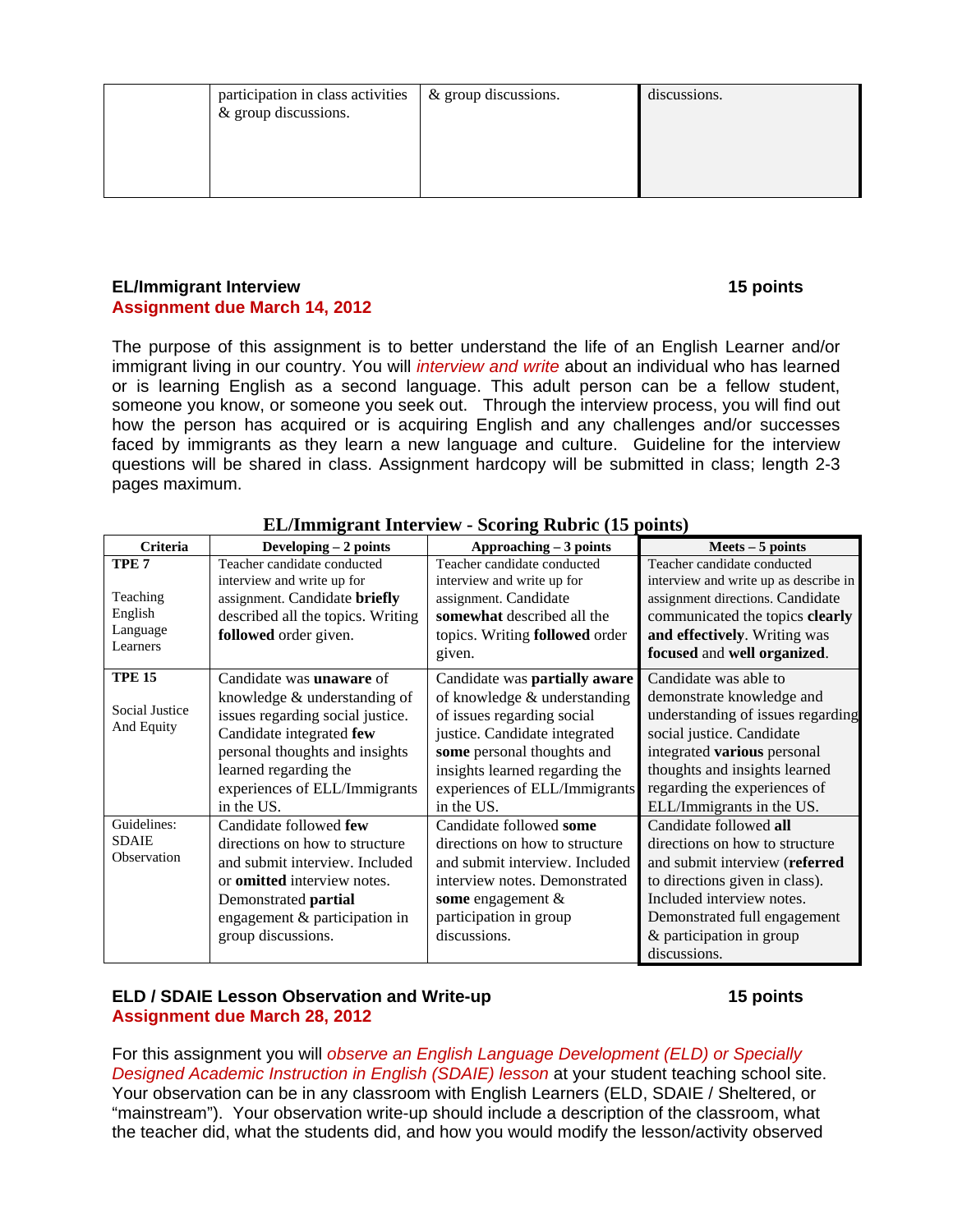in light of the information and knowledge gained in this course. Make a copy of the SIOP Checklist in textbook pp. 234-235 as a guideline for what to look for in an effective lesson for English Learners. Check off the boxes and take notes as you observe the class. This will guide you through the lesson components. You will *turn in the SIOP checklist with your write-up* as part of your lesson observation grade. That gives you all the descriptions and terminology you will need to write the paper. A hard copy of the assignment will be brought to class; length 2-3 pages maximum.

| Criteria                                                        | Developing $-2$ points                                                                                                                                                                                                                                                                                                                                                                                             | Approaching - 3 points                                                                                                                                                                                                                                                                                                                                                                                                    | $Mets - 5 points$                                                                                                                                                                                                                                                                                                                                                                                         |
|-----------------------------------------------------------------|--------------------------------------------------------------------------------------------------------------------------------------------------------------------------------------------------------------------------------------------------------------------------------------------------------------------------------------------------------------------------------------------------------------------|---------------------------------------------------------------------------------------------------------------------------------------------------------------------------------------------------------------------------------------------------------------------------------------------------------------------------------------------------------------------------------------------------------------------------|-----------------------------------------------------------------------------------------------------------------------------------------------------------------------------------------------------------------------------------------------------------------------------------------------------------------------------------------------------------------------------------------------------------|
| TPE <sub>7</sub><br>Teaching<br>English<br>Language<br>Learners | Teacher candidate is <b>unable</b> to<br>determine if instructional practices<br>and adaptations to lesson observed<br>are consistent with pedagogical<br>theories, access to the state-<br>adopted content standards, and<br>differentiated instruction for<br>English language learners.<br>Candidate has <b>not mentioned</b> how<br>to modify or supplement lesson<br>from knowledge learned in the<br>course. | Teacher candidate is <b>partially</b> able<br>to determine if instructional<br>practices and adaptations to lesson<br>observed are consistent with<br>pedagogical theories, access to the<br>state-adopted content standards,<br>and differentiated instruction for<br>English language learners.<br>Candidate has made some mention<br>on how to modify or supplement<br>lesson from knowledge learned in<br>the course. | Teacher candidate is <b>able</b> to<br>determine if instructional practices<br>and adaptations to lesson observed<br>are consistent with pedagogical<br>theories, access to the state-adopted<br>content standards, and differentiated<br>instruction for English language<br>learners. Candidate has clearly<br>explained how to modify or<br>supplement lesson from knowledge<br>learned in the course. |
| <b>TPE 15</b><br>Social Justice<br>And Equity                   | Candidate of English learners is<br><b>unaware</b> if lesson observed values<br>socially equitable teaching,<br>learning, and schooling in a variety<br>of organizational settings in public<br>education.                                                                                                                                                                                                         | Candidate of English learners is<br>partially aware if lesson<br>observed values socially equitable<br>teaching, learning, and schooling<br>in a variety of organizational<br>settings in public education.                                                                                                                                                                                                               | Candidate of English learners is<br>very aware if lesson observed<br>values socially equitable teaching,<br>learning, and schooling in a variety<br>of organizational settings in public<br>education by examples given in the<br>write-up.                                                                                                                                                               |
| Guidelines:<br><b>SDAIE</b><br>Observation                      | Candidate has followed few<br>directions on how to structure and<br>submit observation. Candidate has<br>not attached a completed SIOP<br>checklist.                                                                                                                                                                                                                                                               | Candidate has followed some<br>directions on how to structure and<br>submit observation. Candidate has<br>attached a <b>partial</b> SIOP checklist<br>with some notes used during<br>observation.                                                                                                                                                                                                                         | Candidate has followed all<br>directions on how to structure and<br>submit observation. Candidate has<br>attached a completed SIOP<br>checklist with notes used during<br>observation.                                                                                                                                                                                                                    |

| <b>SDAIE Lesson Observation and Write-Up - Scoring Rubric (15 points)</b> |  |
|---------------------------------------------------------------------------|--|
|---------------------------------------------------------------------------|--|

#### **TPE 15 – Action Plan / Reflective Statement 10 points 10 points 10 points Assignment due on Cougar Course, April 25, 2012**

In this course, you are specifically responsible for demonstrating that you have met TPE 15: Social Justice and Equity in your coursework. Each student will *create a personalized diversity / social justice action plan* designed specifically for his/her English learners and/or their parents. Your plan will discuss how you, as a future teacher of English Learners, will address an issue of diversity, social justice and/or equity in your school classroom. Your plan will include the following; identifying / defining the issue you have chosen to address, a description of the English Learners and/or parents your plan is designed for, a reflection of the reasons you chose the issue, and a description of the personalized action plan (specific activities) you have created. Your action plan and reflective statement MUST reference TPE 15 so that you are demonstrating how you have met the TPE through this assignment.

Drafts on your TPE 15 Action Plan / Reflective Statements are due for peer review and analysis. See the course outline for due dates. Final Action Plan will be submitted to Cougar Courses.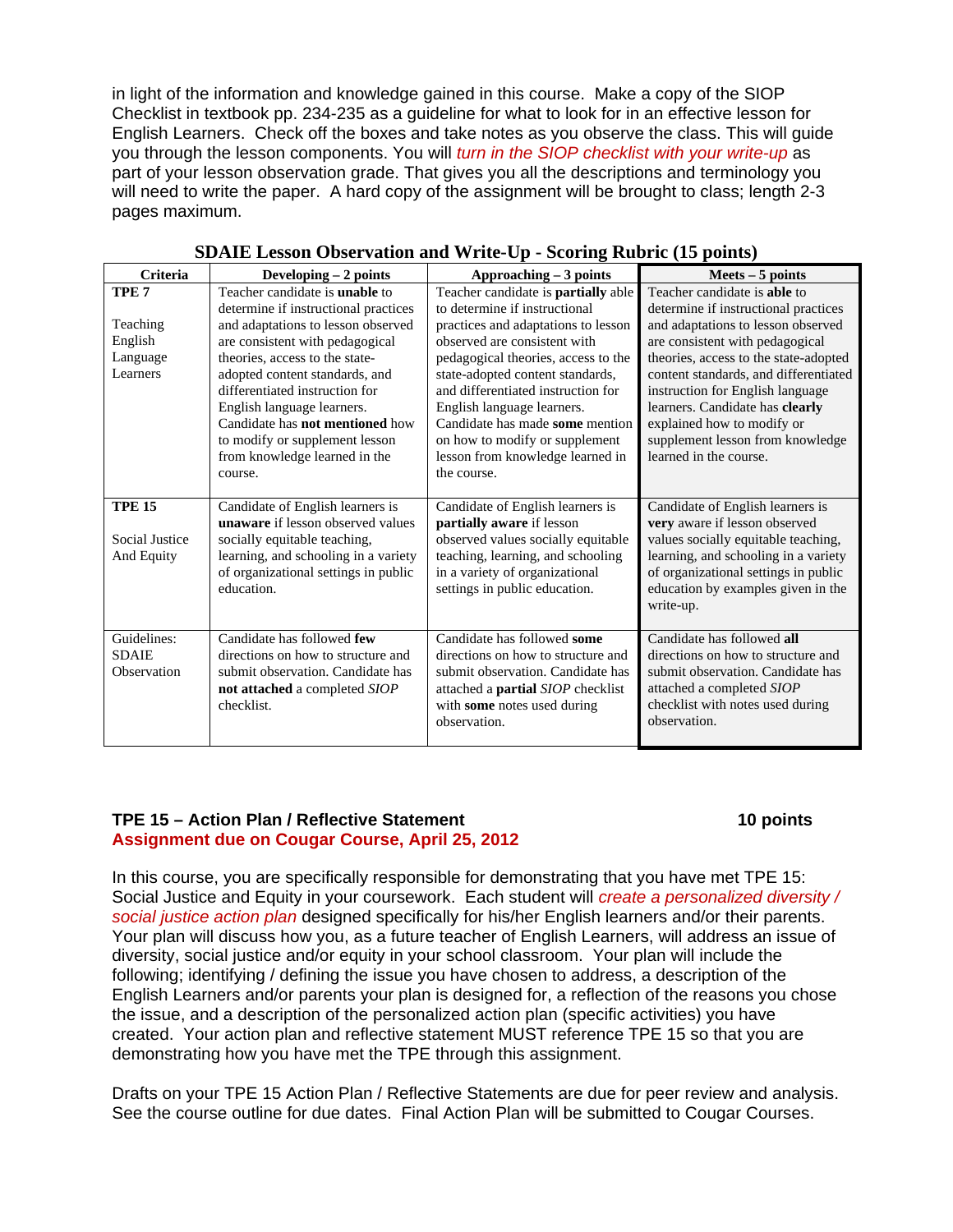| TPE 15 Action Plan / Reflective Statement - Scoring Rubric (10 points) |
|------------------------------------------------------------------------|
|------------------------------------------------------------------------|

| <b>Criteria</b>                                                                                       | Developing – 2 points                                                                                                                                                                                                                                  | Approaching – 3 points                                                                                                                                                                                                           | Meets $-5$ points                                                                                                                                                                                                                                                                                                             |
|-------------------------------------------------------------------------------------------------------|--------------------------------------------------------------------------------------------------------------------------------------------------------------------------------------------------------------------------------------------------------|----------------------------------------------------------------------------------------------------------------------------------------------------------------------------------------------------------------------------------|-------------------------------------------------------------------------------------------------------------------------------------------------------------------------------------------------------------------------------------------------------------------------------------------------------------------------------|
| <b>TPE 15</b><br>Action Plan /<br>Reflective<br>Statement<br>meets<br>Social<br>Justice and<br>Equity | Candidate <b>does not</b> address<br>or clearly define an issue of<br>social justice and equity in the<br>action plan / reflective<br>statement. Activities for action<br>plan are scant or<br><b>inappropriate</b> for EL students<br>and/or parents. | Candidate addresses and defines an<br>issue of social justice and equity<br>adequately in the action plan /<br>reflective statement. Activities for<br>action plan are <b>adequate</b> for EL<br>students and/or parents.        | Candidate fully understands<br>and can apply issues of social<br>justice and equity for ELs.<br>Candidate clearly addresses<br>and provides excellent<br>description of an issue in the<br>action plan / reflective statement<br>that is grounded in TPE 15.<br>Activities are appropriate for<br>EL students and/or parents. |
| Guidelines                                                                                            | Candidate has followed few<br>directions on how to structure<br>and submit Action Plan /<br>Reflective Statement.<br><b>Limited</b> preparation &<br>participation in peer review<br>and analysis could have<br>affected outcome.                      | Candidate has followed some<br>directions on how to structure and<br>submit Action Plan / Reflective<br>Statement. Partial or full<br>preparation & participation in peer<br>review and analysis could have<br>affected outcome. | Candidate has followed all<br>directions on how to structure<br>and submit Action Plan /<br><b>Reflective Statement. Full</b><br>preparation and participation in<br>peer review and analysis is<br>evident.                                                                                                                  |

#### **SDAIE / Multicultural Unit Lesson Plan and Resources 20 points – Critical Assessment Task (CAT) Assignment due May 9, 2012**

Applying the Specially Designed Academic Instruction English (SDAIE) methodologies and principles you have learned in class, you will *create a SDAIE lesson plan* that includes an accurate assessment plan, instructional strategies, and interactive activities that are appropriate for English Learners at various proficiency levels. You will write and present a lesson plan that clearly delineates how every student will be a successful learner by providing universal access to diverse students (e.g., gifted, English Learners, special needs, poor readers, non-readers). This is a group task (2-4 students) and members will need to coordinate unit lessons around a central theme.

In addition, you will have the opportunity to *collect multicultural resources* (books, websites, articles, videos, etc.), that are rooted in multicultural education / social justice and equity for elementary school students. The term "multicultural" includes the following categories; race or ethnicity, gender, religion, sexual orientation, socioeconomic status, age, and physical or mental ability and language.

During several class sessions, students will have the opportunity to work on their lesson plan both individually and in small groups by applying what they have learned from the readings, class discussions, and their classroom experiences. Group lessons will be compiled into a notebook and submitted to professor. Detailed information on assignment will be shared in class. Students will have the opportunity to *present their Multicultural Unit Plan & Resources* in a poster session format and/or round table discussions.

| SDAIE Multicultural Unit Plan / Presentation - Scoring Rubric (20 points) |  |  |  |
|---------------------------------------------------------------------------|--|--|--|
|---------------------------------------------------------------------------|--|--|--|

| .<br>`riteria<br>. | noint<br>the contract of the contract of the<br>. . | . . <b>.</b><br>noint<br>$\sim$ $\sim$ | --<br>M<br>мш. |
|--------------------|-----------------------------------------------------|----------------------------------------|----------------|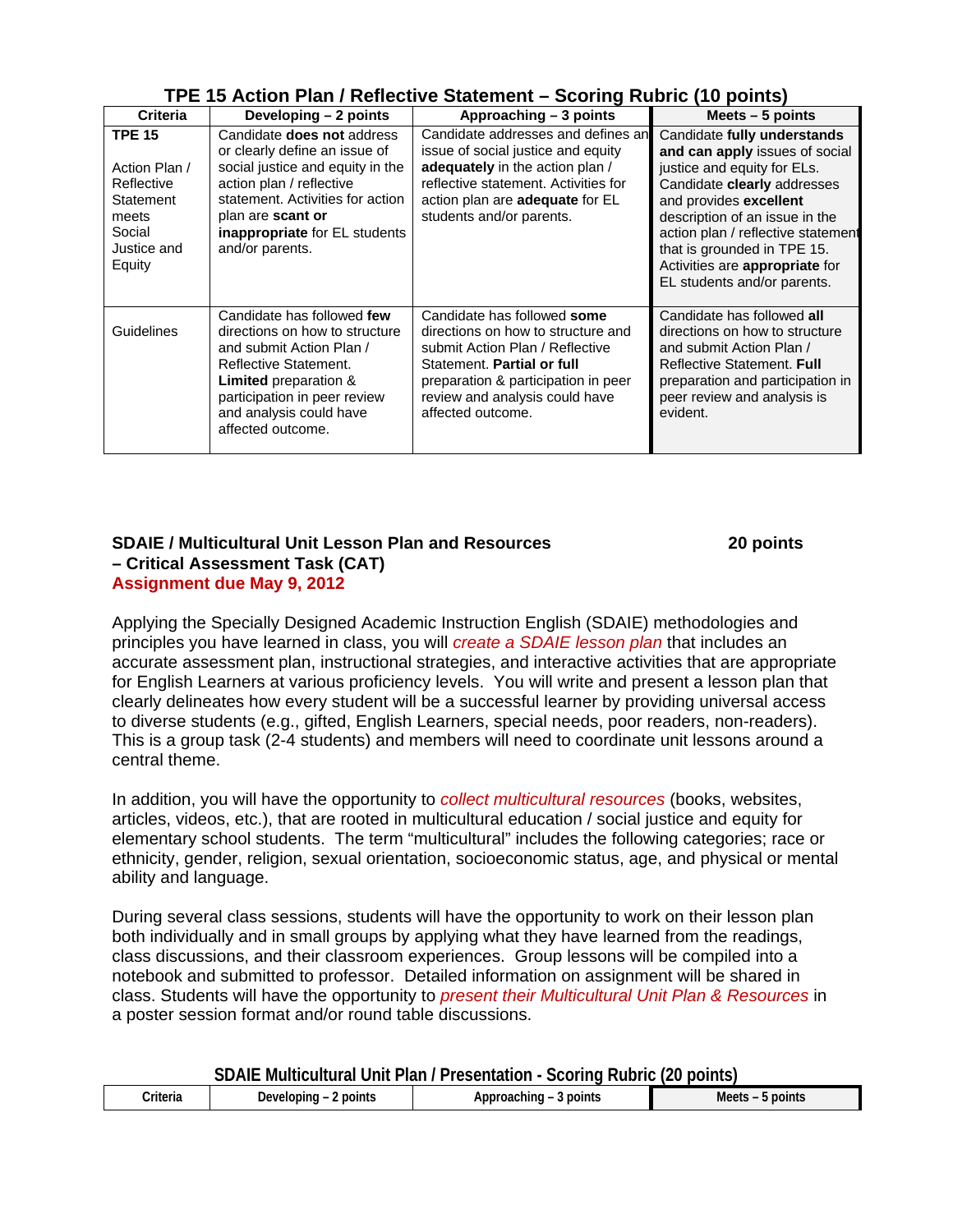| TPE <sub>7</sub><br>Lesson meets<br><b>Teaching English</b><br>Learners         | Candidates know and can apply few<br>of the pedagogical theories,<br>principles, and instructional practices<br>for English learners. Candidates do<br>not comprehend key academic<br>concepts and ideas for the<br>development of a SDAIE lesson.                                                                    | Candidates know some pedagogical<br>theories, principles, and instructional<br>practices for English learners. Candidates<br>partially apply pedagogy in a<br>comprehensive manner. Some of the SDAIE<br>lesson components are included, but ideas<br>are partially developed or inconsistent.                               | Candidates know and can apply<br>pedagogical theories, principles, and<br>instructional practices for<br>comprehensive instruction of all<br>English learners. SDAIE lesson<br>components are clearly stated and<br>developed in lessons.                                                                                |
|---------------------------------------------------------------------------------|-----------------------------------------------------------------------------------------------------------------------------------------------------------------------------------------------------------------------------------------------------------------------------------------------------------------------|------------------------------------------------------------------------------------------------------------------------------------------------------------------------------------------------------------------------------------------------------------------------------------------------------------------------------|--------------------------------------------------------------------------------------------------------------------------------------------------------------------------------------------------------------------------------------------------------------------------------------------------------------------------|
| <b>TPE 15</b><br>Lesson meets<br>Social Justice<br>and Equity                   | Candidates do not address issues of<br>social justice and equity in the<br>classroom, and lessons are not<br>designed for students from diverse<br>backgrounds. Multicultural resources<br>are scant or inappropriate for EL<br>students or lesson.                                                                   | Candidates have addressed some issues of<br>social justice and equity. Lessons partly<br>include instructional practices for diverse<br>students and are inconsistently grounded in<br>theories of multicultural education.                                                                                                  | Candidates know and can apply<br>issues of social justice and equity in the<br>classroom. Lessons include<br>instructional strategies that are<br>grounded in multicultural education,<br>and provide equitable outcomes for all<br>students from different linguistic,<br>cultural, social and economic<br>backgrounds. |
| Calendar,<br><b>Thematic Plan</b><br>& Guidelines:<br><b>SDAIE</b><br>Unit Plan | Candidate followed few directions<br>on how to write calendar & connect<br>all content areas for multicultural<br>unit. Candidate has followed few<br>directions on how to structure and<br>submit SDAIE Unit Plan. Limited<br>participation in class/group<br>preparation & planning could have<br>affected outcome. | Candidate followed some directions on<br>how to write calendar & connect all content<br>areas for multicultural unit. Candidate has<br>followed some directions on how to<br>structure and submit SDAIE Unit Plan.<br>Partial or full participation in class/group<br>preparation & planning could have affected<br>outcome. | Candidate followed all directions on<br>how to write calendar & strongly<br>connect all content areas<br>appropriately for multicultural unit.<br>Candidate has followed all directions<br>on how to structure and submit<br>SDAIE Unit Plan. Full participation in<br>class/group preparation & planning is<br>evident. |
| <b>Poster Session</b><br>Presentation                                           | Presentation of SDAIE Unit Plan<br>was limited in techniques to make it<br>vivid, engaging, and incorporate<br>visual aids in class. Displayed<br>limited resources appropriate for<br>multicultural unit.                                                                                                            | Presentation of SDAIE Unit Plan<br>incorporated some techniques to make it<br>vivid, engaging, and incorporate visual aids<br>in class. Resources reflected some<br>appropriate resources for multicultural unit.                                                                                                            | Various techniques incorporated<br>into the presentation of SDAIE Unit<br>Plan to make it vivid, engaging with<br>the use of visuals. All resources<br>highly appropriate for multicultural<br>unit.                                                                                                                     |

# **Tentative Schedule/Course Outline**

The instructor reserves the right to alter the instructional timeline, add, delete, and/or change topics and assignments in response to individual and class needs.

Ŧ

r

| $EDMS 555B - 01$<br><b>Elementary Multilingual Education</b><br>Dr. Ana Hernández, Spring 2012 |       | <b>CRN 21221</b> |  |                   |
|------------------------------------------------------------------------------------------------|-------|------------------|--|-------------------|
| Date                                                                                           | Topic |                  |  | <b>Assignment</b> |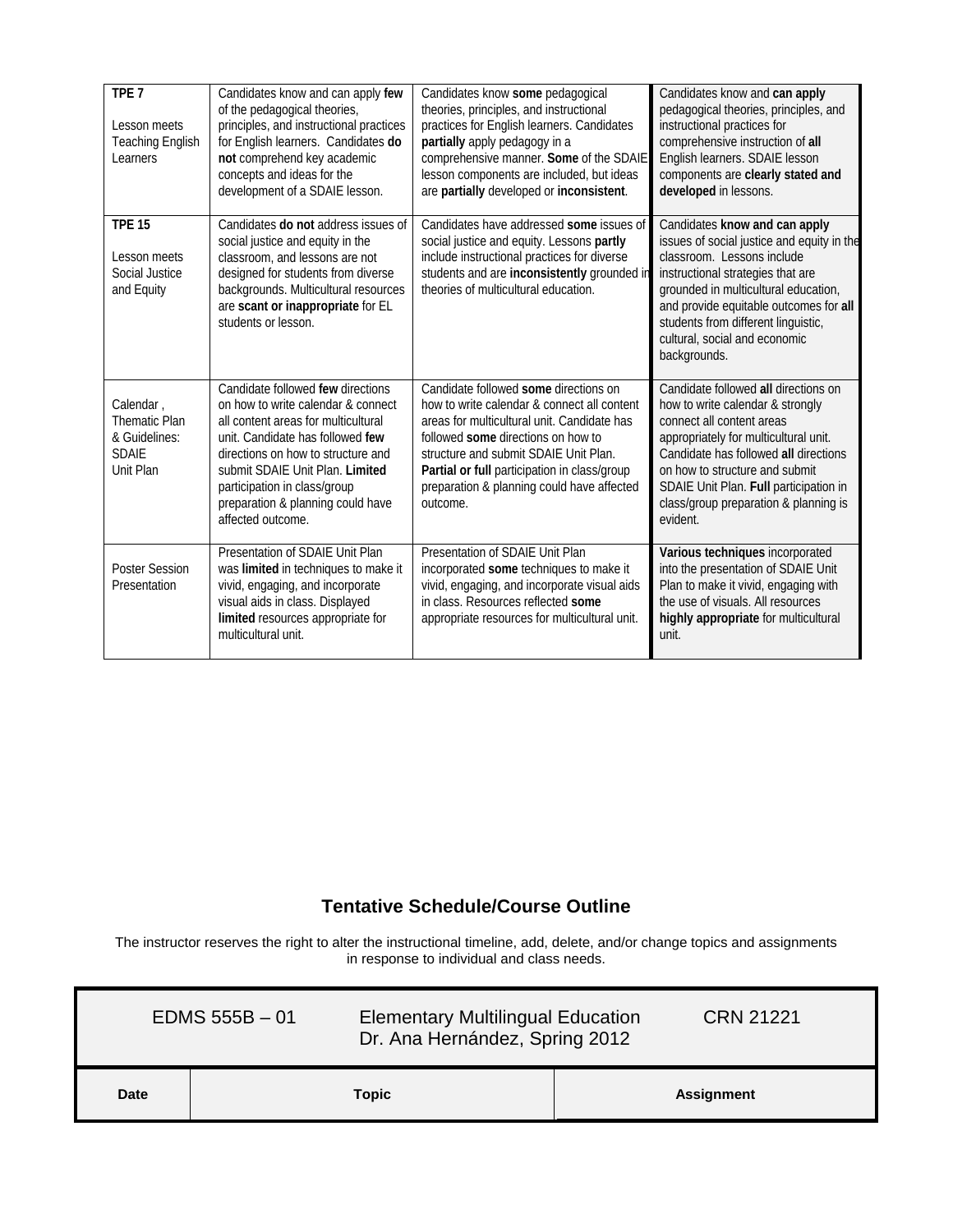| Session 1<br>Jan. 25   | <b>Community of Learners/ Valuing Cultural Identity</b><br>Introduction / Overview / Syllabus<br>$\bullet$<br>Who are English Learners?<br>$\bullet$<br>What is Sheltered Instruction?<br>$\bullet$<br>Explain Reflections & MC Book Bibliography<br>$\bullet$                                                              | SIOP Ch. 1: Sheltered Instruction<br><b>Bring copy of syllabus</b>                                                                    |
|------------------------|-----------------------------------------------------------------------------------------------------------------------------------------------------------------------------------------------------------------------------------------------------------------------------------------------------------------------------|---------------------------------------------------------------------------------------------------------------------------------------|
| Session 2<br>Feb. 1    | <b>Supporting Second Language Acquisition</b><br>Theoretical Frameworks & EL Programs<br>$\bullet$<br>Historical Overview of Bilingual Education<br>$\bullet$<br>Preparing Lessons for ELs<br>$\bullet$<br><b>Explain EL Interview Assignment</b><br>$\bullet$                                                              | SIOP Ch. 2: Lesson Preparation<br>Cougar Courses: Forbidden Language (Gándara<br>& Hopkins, 2010)<br><b>Due: Journal Reflection 1</b> |
| Session 3<br>Feb. 8    | <b>Informing Instructional Decisions</b><br><b>CELDT Assessment &amp; Results</b><br>$\bullet$<br>English Language Development Standards<br>$\bullet$<br>Lesson Development: Building Background<br>$\bullet$                                                                                                               | SIOP Ch. 3: Building Background<br>Due: Download ELD Standards, CDE Website                                                           |
| Session 4<br>Feb. 15   | From Theory into Practice<br>Lesson Development: Comprehensible Input &<br>$\bullet$<br>Strategies; SIOP Checklist<br>Explain SDAIE/ELD Lesson Observation/Write-up<br>$\bullet$                                                                                                                                            | SIOP Ch. 4: Comprehensible Input<br>SIOP Ch. 5: Strategies                                                                            |
| Session 5<br>Feb. 22   | Techniques, Strategies, & Linguistic Needs<br>Differentiating Instruction<br>$\bullet$<br>Lesson Development: Student Interaction<br>$\bullet$<br>Explain EL Questionnaire Activity & Assignment<br>$\bullet$                                                                                                               | SIOP Ch. 6: Interaction                                                                                                               |
| Session 6<br>Feb. 29   | <b>Content Instruction</b><br>Lesson Development: Practice & Application<br>$\bullet$<br>Making content accessible to ELs<br>$\bullet$<br>How to use textbooks for instruction with ELs<br>$\bullet$                                                                                                                        | SIOP Ch. 7: Practice & Application<br>Due: Questionnaire - Learning About Your<br><b>English Learners - Cougar Course</b>             |
| Session 7<br>Mar. 7    | <b>Assessing Learning to Guide Instructional Practices</b><br>Lesson Development; Formal & Informal<br>$\bullet$<br>Assessments; Accountability; Progress Monitoring                                                                                                                                                        | SIOP Ch. 8: Lesson Delivery<br>SIOP Ch. 9 "Review & Assessment"<br><b>Due: Journal Reflection 2</b>                                   |
| Session 8<br>Mar. 14   | <b>Strategies for ELs</b><br>EL Interview Discussion: analysis & synthesis<br>$\bullet$<br>Case Study Analysis<br>$\bullet$<br>ELD Strategies & Academic Language<br>$\bullet$                                                                                                                                              | Cougar Courses: Case Study (Brantley, 2007)<br>Due: Interview with EL/Immigrant                                                       |
| Mar. 19-23             | <b>SPRING BREAK</b>                                                                                                                                                                                                                                                                                                         | Have Fun!                                                                                                                             |
| Session 9<br>Mar. 28   | <b>Culturally Responsive Teaching</b><br>Debrief/Discuss ELD/SDAIE Observations<br>$\bullet$<br>Long Term English Learners (LTELs)<br>$\bullet$<br>Integrating a Culture & Language Curriculum<br>$\bullet$<br>Explain "SDAIE Multicultural Unit Plan<br>$\bullet$<br>Writer's Workshop - MC Lessons/Unit Plan<br>$\bullet$ | Cougar Courses: Middle School ELs (WestEd,<br>2010)<br>Due: ELD / SDAIE Observation Write-up                                          |
| Session 10<br>April 4  | <b>Parental Support &amp; Involvement</b><br>Involving Parents, Families, and Communities<br>Writer's Workshop - SDAIE MC Unit Plans<br>Student group work & conferences with instructor                                                                                                                                    | Cougar Courses: Latino Parents (Quezada, et. al,<br>2003)<br>Bring necessary materials to develop unit plan.                          |
| Session 11<br>April 11 | <b>Special Education Issues Regarding ELs</b><br>Special Ed.& Accommodations                                                                                                                                                                                                                                                | SIOP Ch.10: Special Ed. and ELLs<br><b>Due: Journal Reflection 3</b>                                                                  |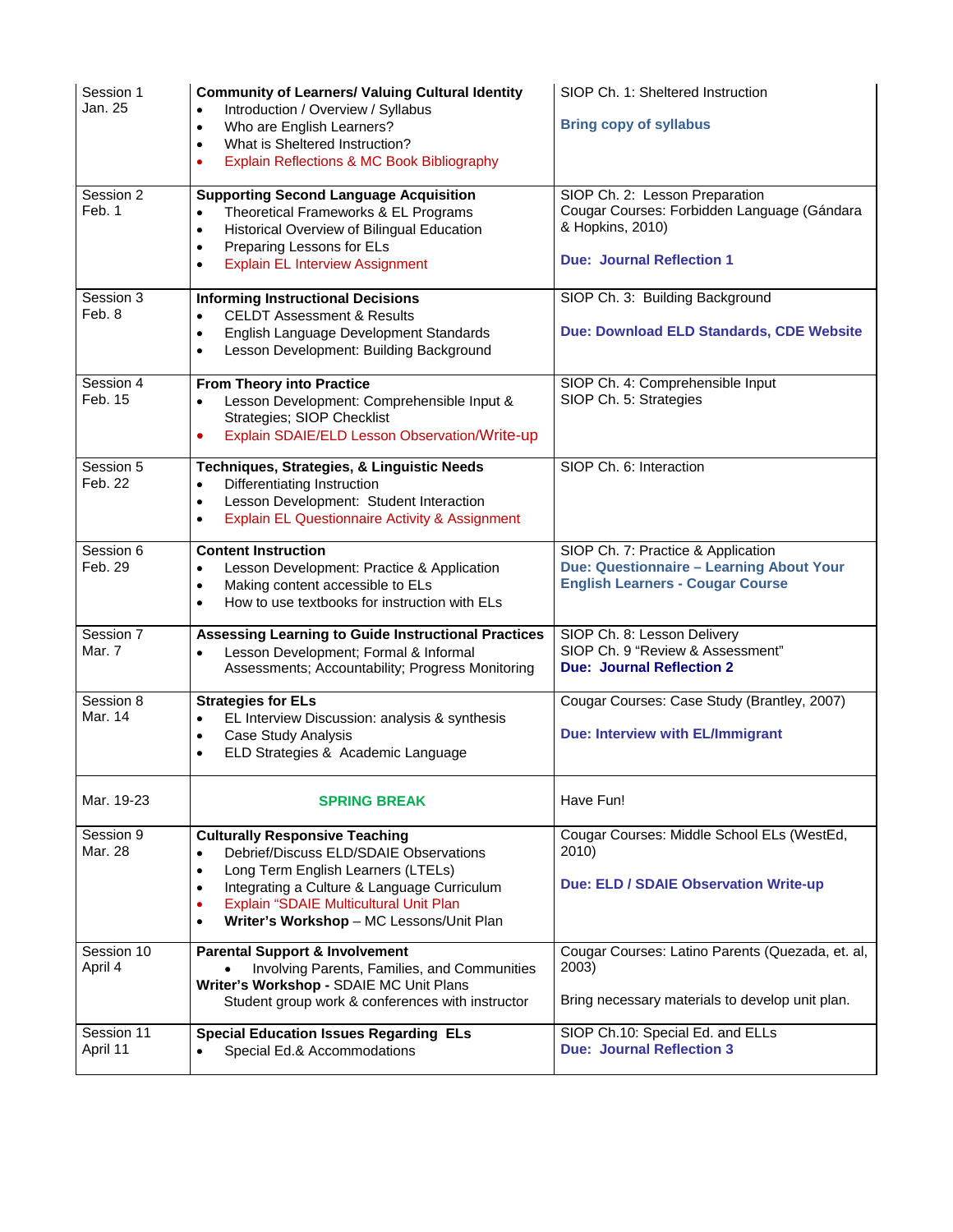| Session 12<br>April 18<br>NO face-to-face<br><b>Class</b> | Writer's Workshop - Group work<br>Work on SDAIE MC Unit Plans<br>$\bullet$<br>Use class time to meet with groups<br>Provide peer review for Action Plan<br>$\bullet$<br>Dr. Hernandez presents research at AERA Conference | Bring necessary materials to develop unit plan.<br>Due: TPE15 Action Plan for Peer Review                     |
|-----------------------------------------------------------|----------------------------------------------------------------------------------------------------------------------------------------------------------------------------------------------------------------------------|---------------------------------------------------------------------------------------------------------------|
| Session 13<br>April 25                                    | Unit plan conferences with professor<br>Differentiation of instruction for SDAIE MC Unit<br>$\bullet$<br>Plans; group work; Confer with instructor<br>Writer's Workshop - Group work                                       | Conferences with professor. Bring your sample<br>work for feedback.<br>Due: TPE15 Action Plan - Cougar Course |
| Session 14<br>May 2                                       | Writer's Workshop - Group work<br>Prepare for Poster Session<br>$\bullet$<br>Finaliaze SDAIE MC Unit Plan                                                                                                                  | Conferences with professor. Bring your sample<br>work for feedback.                                           |
| Session 15<br>May 9                                       | <b>Teaching &amp; Learning - Celebration</b><br>Poster Session of completed MC Units & roundtable<br>$\bullet$<br>presentations<br>Course evaluations                                                                      | Due: Multicultural Unit Plan and Poster/Table<br><b>Celebration</b>                                           |

#### ``````````````````````````````````````````````````````````````````````````````

## CA Faculty Association Statement:

The California Faculty Association is in the midst of difficult contract negotiations with the CSU administration. In response to the CSU's stance, it is possible that the faculty union will call for a one-day strike or other work stoppage. When a decision for such action has been reached, you will be informed about the decision and of any disruption to the posted schedule.

# **Generally Accepted Attributes of Highly Effective Teachers (as seen in pre-service programs)**

(Stall, 2007; Roberts and Kellough, 2000; Stone, 2002; McEwan, 2002; Baldwin, Keating and Bachman, 2003; Johnson and Johnson, 1994; COE Mission Statement, 1997)

#### *The following will be used as a guideline for defining each attribute:*

- 1. **General classroom attendance, promptness, and participation:** is on time, respects time boundaries (breaks, etc.), regularly attends class, and actively participates.
- 2. **Attention to classroom discussion protocols** (per Epstein's Five Stage Rocket)**:** respects time limitations, recognizes and respects the perspectives of fellow classmates, gives wait time, listens actively, uses non-interruptive skills, mediates disagreements by working to understand others' perspectives and finding common ground, genuinely encourages all to participate.